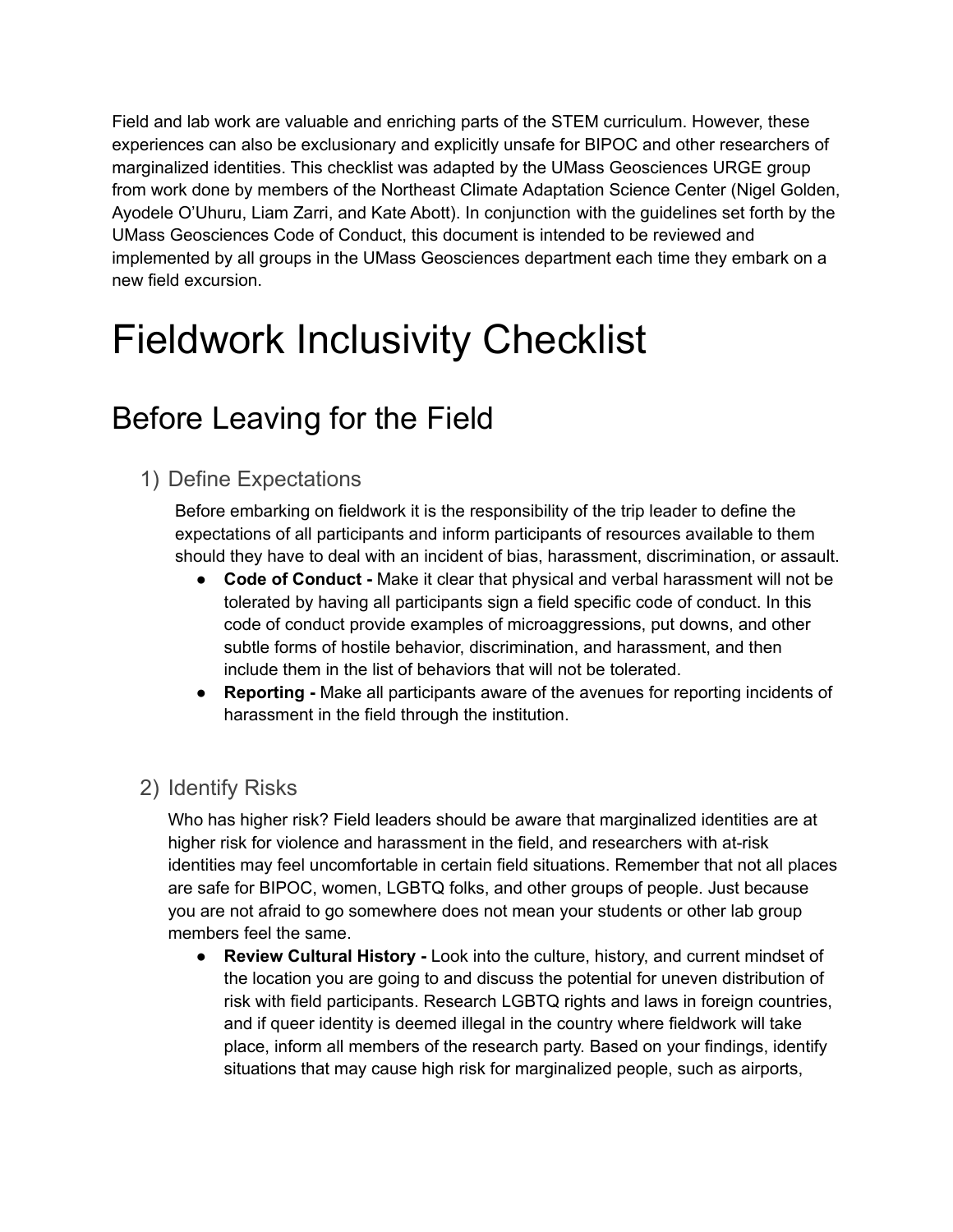asking for permission from landowners, and potential interactions with law enforcement.

**● Review Accessibility of Site Locations -** Assess the accessibility of your field sites and adjust your field plan to ensure that participants of all abilities may be able to access the site and participate in the planned field activities. This includes thinking about bathroom and personal needs for all participants.

#### 3) Mitigate Risk and Exclusionary Practices

After identifying groups who are at higher risks, if you know you will be in situations that place these groups at risk, do everything you can ahead of time to mitigate these risks before arriving in the field.

- **● Permits-** Get permits and permissions ahead of time. Make sure all participants have copies of them and other official documents stating the purpose of your presence. Provide emergency contact information as well as local contact information to participants.
- **● Introductions-** Field leaders should reach out to communities before arrival. Introduce yourself and explain your activities to eliminate the fear of the unknown.
- **● Plan Field Groups-** If you are in remote, rural, or unwelcoming locations for marginalized groups, do not ask targeted identities to work alone or in groups made up entirely of targeted identities. Make a plan to ensure that all at risk individuals are not left alone in dangerous situations.
- **● Eliminate Financial Burden -** Provide all students the necessary gear they will need for fieldwork, including personal and safety gear. If there is a communal stash of gear, make sure there are sizes to accomodate all bodies. Use a university credit card to pay for expenses and do not expect students to front cash.
- **● Equipment Testing -** Train all participants on equipment usage before getting into the field. Ensure everyone has equal knowledge of the equipment to ensure equal opportunities for participation in the field.
- **● Itinerary -** Create and widely distribute a detailed itinerary and packing list so everyone knows what to expect. This should include hard copies of contact information of all participants.
- **● First Aid/Wilderness First Aid Training -** Prior to leaving for the field, at least two members of the field group should be properly trained in first aid or wilderness first aid, depending on the remote nature of the field area. The university should pay for these expenses.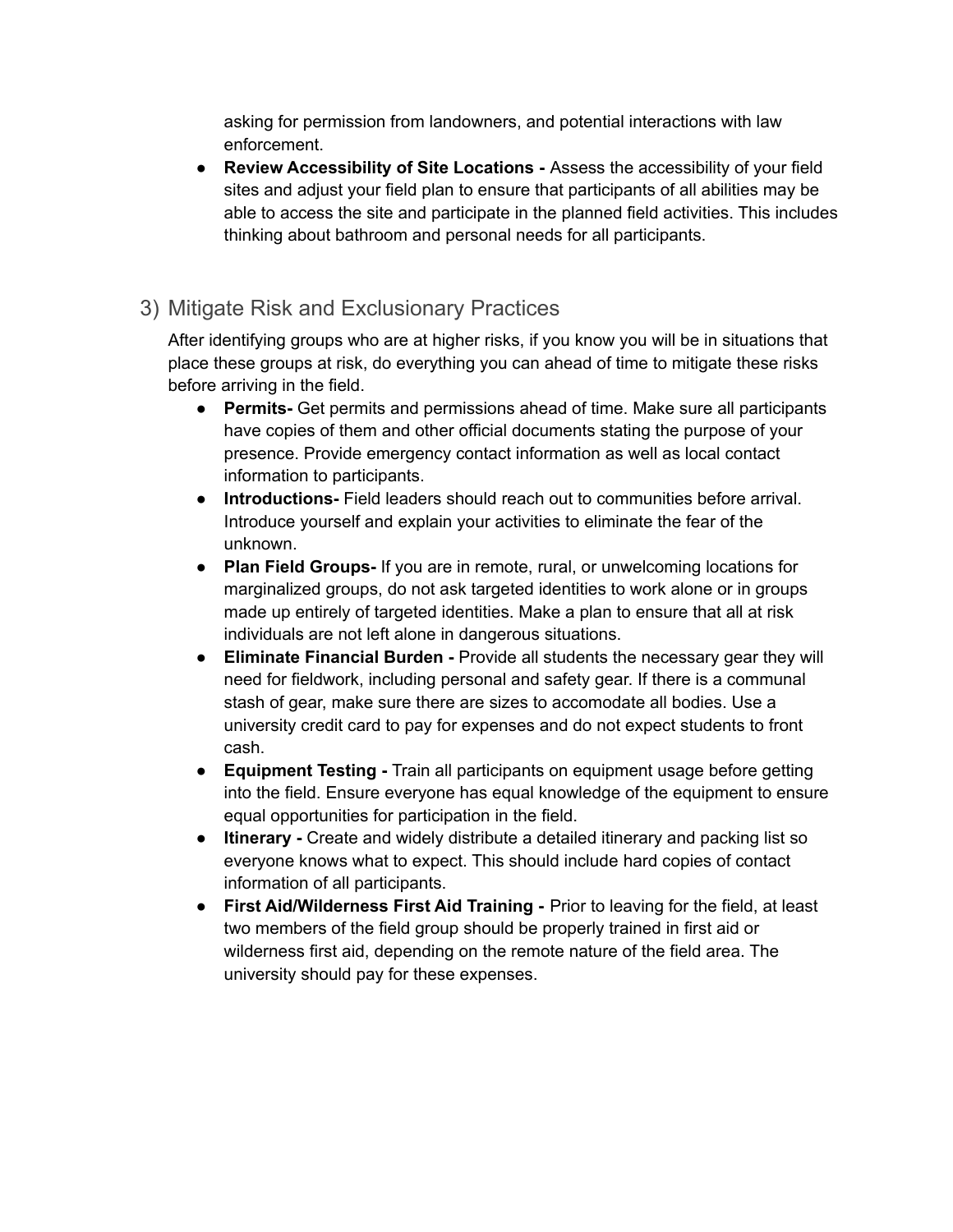# During Fieldwork

A clear communication plan between field crew members and supervisors should be established, with emergency contingency plans discussed in advance of fieldwork to minimize harmful situations during fieldwork. Additionally, a clear incident reporting plan should be established and made known prior to fieldwork. Efforts to secure field safety with regard to public interactions should be made by the supervisor in advance, as people with marginalized identities are subject to increased risks in the field, and should not also be made responsible for managing interactions in the field.

#### 1) Communication

- **● Work in groups** do not leave people alone in the field. If left alone, multiple forms of communication should be left with the solo individual (i.e. radio and cell phone, or cell phone and walkie-talkie). Share contact information of all group members.
- **● Reporting-** Have a chain of command to identify individuals responsible for resolving both formal and informal conflicts that arise during fieldwork.
- **● Member Input -** While decisions will ultimately be left up to the field leader, ask team input on all major decisions to foster agency and ownership of the field experience, as well as shared responsibilities for communal tasks.
- **● Safety-** Each team member should be aware and feel comfortable halting work at any time for reasons of personal safety, without repercussions. Regularly check in with people on their safety comfort level.

#### 2) Division of Labor

- **● Clear Schedule-** Field leaders should offer a timeline every day of how they expect fieldwork to go, with the clear expectation that plans and schedules may change. Field leaders should also be aware of participants' time constraints due to personal or professional reasons, (e.g. child-care, religious constraints on activities) and schedule around these things.
- **● Task Rotation -** Roles should be clearly defined and rotated to ensure all team members are participating equally and understand their daily responsibilities. Housekeeping activities around camp should be included in this task rotation. This rotation should also include packing for and unpacking from trips.

#### 3) Accommodations

**● Sleeping and eating arrangements-** Field leaders should assist to the best of their ability in securing individual housing/lodging options when requested for safety/comfort reasons during travel for fieldwork. Field leaders should also inquire about dietary restrictions prior to embarking on the trip and account for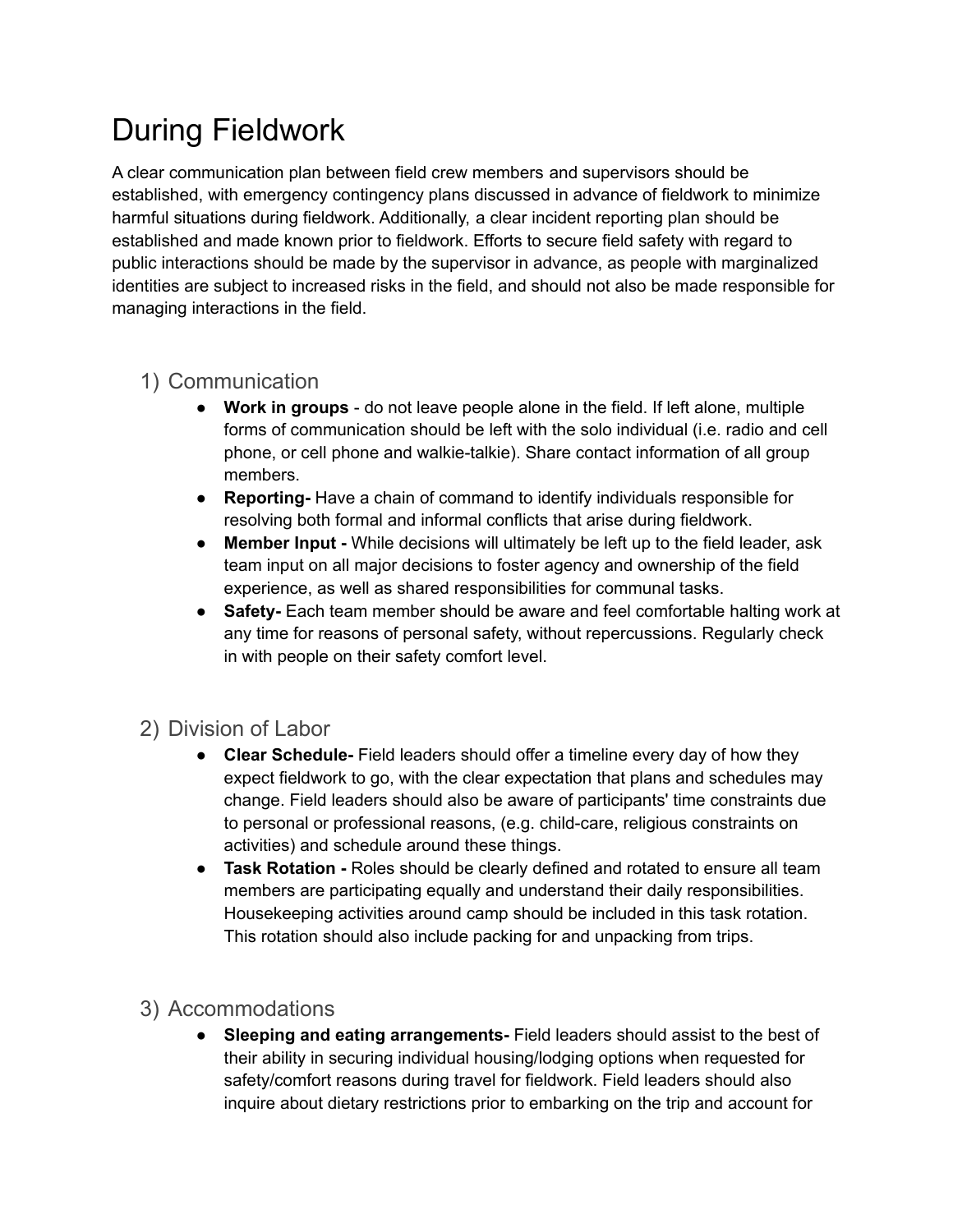these restrictions, including bringing food from home if appropriate foods will not be available in the field location.

- **Transportation-** Transportation will be provided for all participants to and from the field site. This includes covering transportation to and from the airport, and to and from the university if departing and unusual hours.
- **● Work Hours -** Set reasonable work hours. This is different in every situation, but ensure people have enough time to recover from one day before moving into the next.
- **● Medical -** First aid/medical kits should be provided by the university and should include basic trauma supplies (gauze, tape, epipen, etc.) and emergency gear (flares, water filtration, fire starter, etc.) as well as toilet paper/hand sanitizer and pads/tampons.

#### 4) Interactions with the Public

Field leaders have a responsibility to respect the communities they are working in and act within the department code of conduct while conducting fieldwork. This includes heeding "no trespassing" signs, avoiding private property, clearly identifying yourself to community members, and engaging in informational discourse with the community about the nature of your actions in that space before, during, and after the fieldwork.

However, BIPOC, LGBTQIA, and other identities are at higher risk of negative interactions with both the public and authorities during fieldwork. Following recommendations by Dyson et al. (2019)<sup>1</sup>, consider mentally framing interactions with the public on a 4-point scale: 1) Curious interest; 2) Suspicious interest; 3) Police response; and 4) Direct threats. This may help guide appropriate responses, though if interactions escalate at any point, leaving is the best option.

- Level 1 interactions are useful for informing the public and can be beneficial to the community and research by broadening the impact and outreach of the project.
- $\circ$  Level 2 interactions are usually mitigated by informing the public of the research and demonstrating appropriate access permissions were granted, though the specific response may depend on the person's prejudices.
- $\circ$  Level 3 interactions--involving police and security quards-- have in many cases been resolved with proof of permissions (e.g. signed letters, emails), though police shootings remain a real and valid concern in the U.S. Here, keeping hands visible at all times and having ready access to identification cards and university/agency clothing may also help with mitigating situations.
- $\circ$  Level 4 interactions require that crew members move to safety as soon as possible, and crew leaders may consider calling 911 or other support. The

<sup>1</sup> Karen Dyson, Carly Ziter, Tracy L Fuentes, M S Patterson, Conducting urban ecology research on private property: advice for new urban ecologists, *Journal of Urban Ecology*, Volume 5, Issue 1, 2019, juz001, <https://doi.org/10.1093/jue/juz001>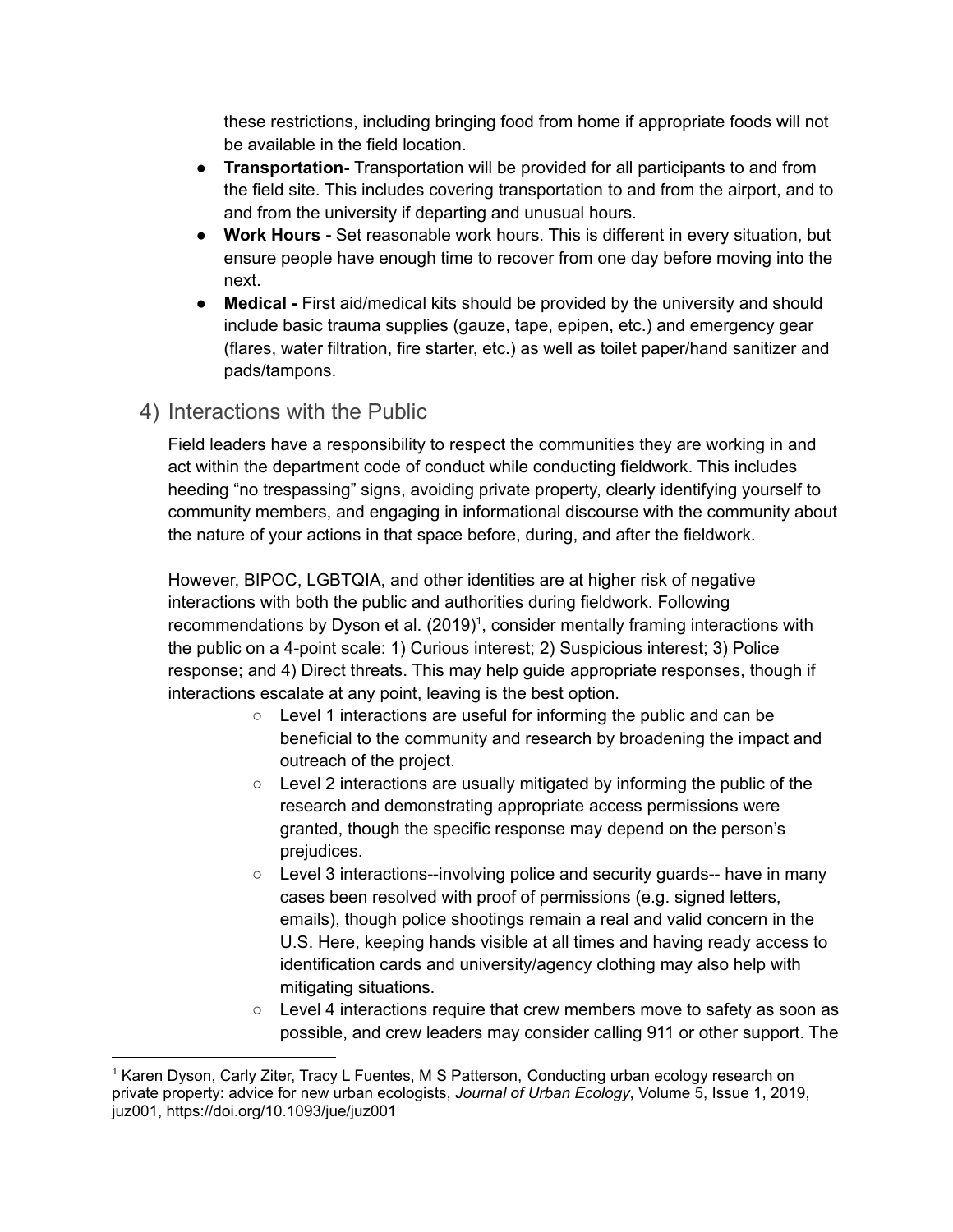field site where this type of interaction takes place should be re-evaluated for inclusion in the research project.

● **Identifying Gear -** Field participants should be given and wearing identifying gear such as hard hats and safety vests in addition to university swag to look as official as possible Professional bright color vests, ID card (include name, affiliation, potential medical history risks, contact information and emergency contact person), and field permissions should always be readily available.

# After Fieldwork

The small groups and intimate nature of fieldwork make it difficult to provide a safe space for participants to share negative incidents of harrassment, bias, or discrimination that may have occured during fieldwork without identifying themselves and invoking the fear of retaliation. These are guidelines, but be aware that asking participants to share negative experiences after fieldwork may not provide a clear picture of how the fieldwork experience differed between participants.

- **Check In--** Field leaders should check in individually with participants after fieldwork. Try to create a safe space where people feel comfortable sharing, but know that people may not necessarily share everything. Departments should include fieldwork experiences in department climate surveys and exit-interviews to gain a more accurate picture of the fieldwork experience.
- **● Survey-** For large trips, consider offering an anonymous post-fieldwork survey that asks specific questions about safety, explicit harassment, and acts of marginalization and bias in the field experience. For example, "At any time during fieldwork did you feel as though you were not an equal participant in the research"

### Lab Inclusivity Checklist

1) Code of Conduct

Individual lab groups should develop rigorous codes of conduct that define expectations in order to minimize incidents of bias and marginalizing within the lab. A further discussion of these codes of conduct is available in the UMass Geosciences Code of Conduct. These expectations include, but are not limited to, the following topics:

- Working hours
- Meetings
- Communication
- Expectations for workload and authorship
- Holidays
- Checklist Lab/Field Safety
- Outputs, publication expectations and standards, and open science philosophy